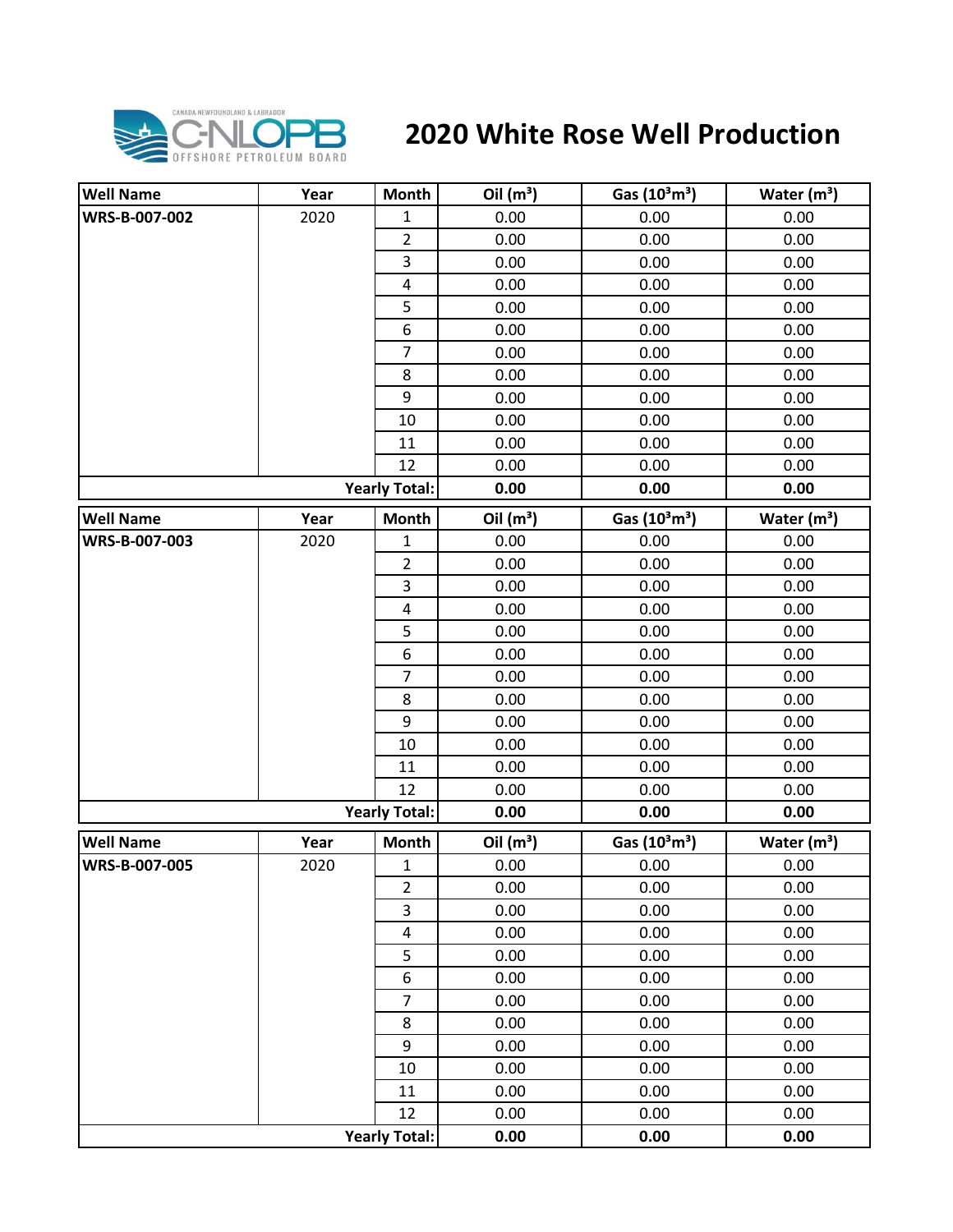| <b>Well Name</b> | Year | Month                | Oil $(m^3)$ | Gas $(10^3 \text{m}^3)$ | Water $(m^3)$ |
|------------------|------|----------------------|-------------|-------------------------|---------------|
| WRS-B-007-010-Z  | 2020 | 1                    | 5,566.70    | 728.00                  | 12,290.90     |
|                  |      | $\overline{2}$       | 5,297.90    | 718.30                  | 11,916.70     |
|                  |      | 3                    | 5,947.20    | 767.60                  | 12,636.20     |
|                  |      | 4                    | 5,952.10    | 786.40                  | 13,034.10     |
|                  |      | 5                    | 5,925.30    | 755.50                  | 13,549.30     |
|                  |      | 6                    | 6,131.90    | 793.90                  | 14,038.00     |
|                  |      | 7                    | 4,611.00    | 578.20                  | 10,313.80     |
|                  |      | 8                    | 3,801.30    | 444.80                  | 10,498.80     |
|                  |      | 9                    | 6,025.10    | 706.00                  | 13,915.70     |
|                  |      | 10                   | 3,385.60    | 3,652.90                | 6,244.60      |
|                  |      | 11                   | 3,194.30    | 3,694.80                | 5,736.00      |
|                  |      | 12                   | 3,388.10    | 3,848.80                | 5,879.80      |
|                  |      | <b>Yearly Total:</b> | 59,226.50   | 17,475.20               | 130,053.90    |

| <b>Well Name</b> | Year | Month         | Oil $(m^3)$ | Gas $(10^3 \text{m}^3)$ | Water $(m^3)$ |
|------------------|------|---------------|-------------|-------------------------|---------------|
| WRS-B-007-011    | 2020 | 1             | 3,754.50    | 602.40                  | 38,065.50     |
|                  |      | $\mathcal{P}$ | 3,050.10    | 523.90                  | 30,114.10     |
|                  |      | 3             | 3,896.40    | 3,337.10                | 29,635.20     |
|                  |      | 4             | 4,024.80    | 3,713.20                | 32,307.80     |
|                  |      | 5             | 1,082.40    | 556.30                  | 5,130.70      |
|                  |      | 6             | 4,782.50    | 914.20                  | 21,445.10     |
|                  |      | 7             | 4,702.70    | 1,844.10                | 19,430.70     |
|                  |      | 8             | 4,003.90    | 589.80                  | 17,647.50     |
|                  |      | 9             | 7,732.90    | 4,005.60                | 26,944.50     |
|                  |      | 10            | 7,643.30    | 6,045.00                | 36,232.80     |
|                  |      | 11            | 5,956.20    | 7,153.70                | 33,056.60     |
|                  |      | 12            | 5,548.50    | 7,745.20                | 33,476.60     |
|                  |      | Yearly Total: | 56,178.20   | 37,030.50               | 323,487.10    |

| <b>Well Name</b> | Year | <b>Month</b>         | Oil $(m^3)$ | Gas $(10^3 \text{m}^3)$ | Water $(m^3)$ |
|------------------|------|----------------------|-------------|-------------------------|---------------|
| WRS-E-018-002    | 2020 | 1                    | 1,266.70    | 286.20                  | 4,178.90      |
|                  |      | 2                    | 797.30      | 197.30                  | 3,362.10      |
|                  |      | 3                    | 782.40      | 192.40                  | 3,276.60      |
|                  |      | 4                    | 984.30      | 247.80                  | 3,168.30      |
|                  |      | 5                    | 764.30      | 187.20                  | 2,859.70      |
|                  |      | 6                    | 580.60      | 140.90                  | 2,723.10      |
|                  |      | 7                    | 317.10      | 74.40                   | 1,980.40      |
|                  |      | 8                    | 576.90      | 85.70                   | 2,019.00      |
|                  |      | 9                    | 955.80      | 127.30                  | 2,511.50      |
|                  |      | 10                   | 2,694.80    | 1,836.10                | 4,506.40      |
|                  |      | 11                   | 2,683.60    | 1,465.50                | 4,138.40      |
|                  |      | 12                   | 376.20      | 212.10                  | 596.60        |
|                  |      | <b>Yearly Total:</b> | 12,780.00   | 5,052.90                | 35,321.00     |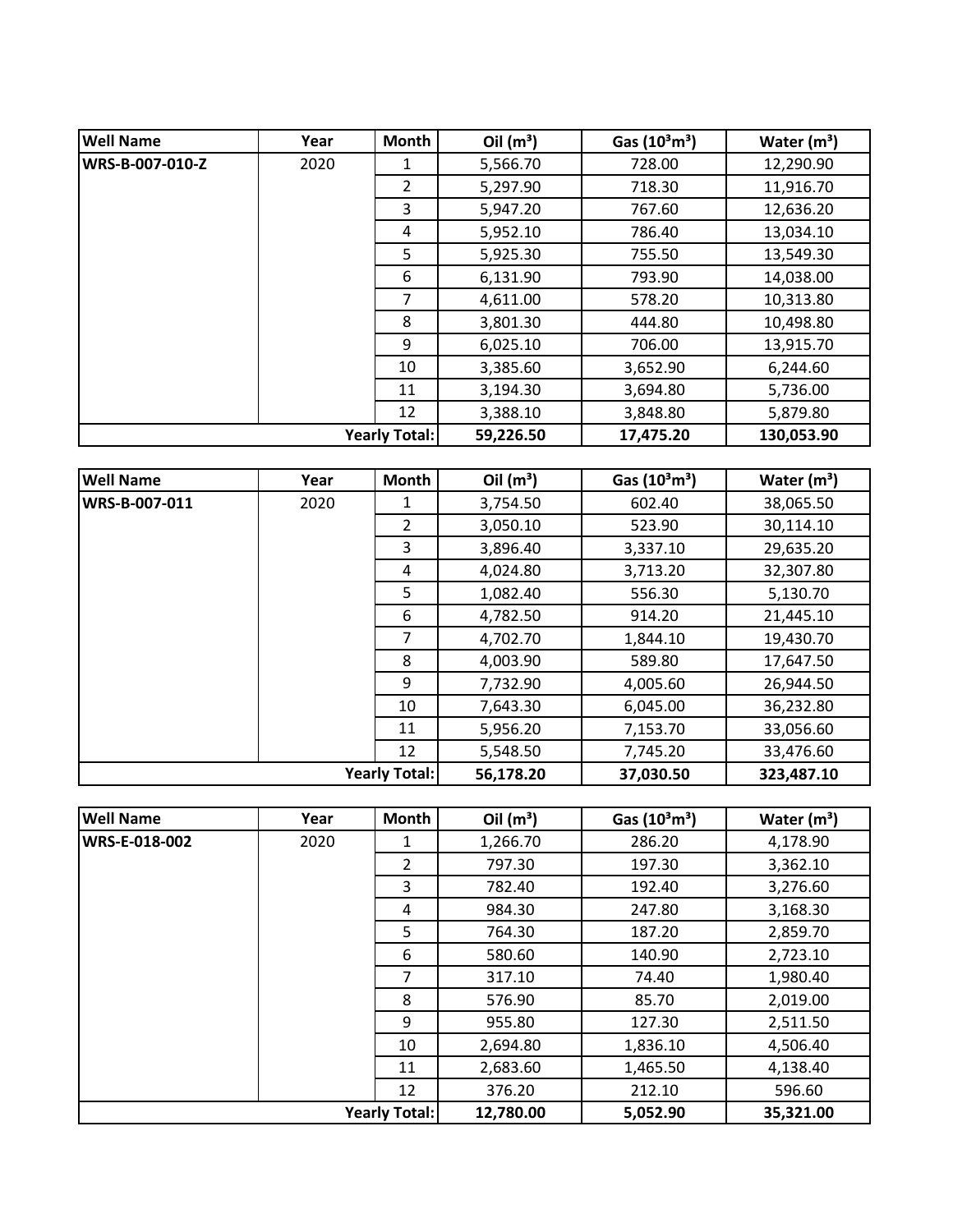| <b>Well Name</b> | Year | Month         | Oil $(m^3)$ | Gas $(10^3 \text{m}^3)$ | Water $(m^3)$ |
|------------------|------|---------------|-------------|-------------------------|---------------|
| WRS-E-018-004    | 2020 | 1             | 8,450.70    | 3,439.90                | 14,543.50     |
|                  |      | 2             | 7,482.90    | 3,117.60                | 13,161.80     |
|                  |      | 3             | 7,652.80    | 3,053.20                | 13,889.40     |
|                  |      | 4             | 6,627.70    | 3,797.90                | 13,301.10     |
|                  |      | 5             | 6,857.40    | 3,735.50                | 13,637.20     |
|                  |      | 6             | 6,601.10    | 3,555.00                | 13,389.00     |
|                  |      | 7             | 4,929.60    | 2,729.30                | 9,830.50      |
|                  |      | 8             | 3,158.60    | 571.60                  | 7,598.70      |
|                  |      | 9             | 6,035.10    | 2,725.10                | 12,729.60     |
|                  |      | 10            | 7,161.00    | 3,395.60                | 14,717.60     |
|                  |      | 11            | 8,275.70    | 3,634.90                | 12,901.90     |
|                  |      | 12            | 8,418.10    | 3,921.50                | 13,780.10     |
|                  |      | Yearly Total: | 81,650.70   | 37,677.10               | 153,480.40    |

| <b>Well Name</b> | Year | <b>Month</b>         | Oil $(m^3)$ | Gas $(10^3 \text{m}^3)$ | Water $(m^3)$ |
|------------------|------|----------------------|-------------|-------------------------|---------------|
| WRS-E-018-006-Z  | 2020 | 1                    | 11,794.90   | 2,820.80                | 10,301.10     |
|                  |      | $\mathcal{P}$        | 10,745.30   | 2,694.30                | 9,625.20      |
|                  |      | 3                    | 11,305.40   | 2,704.80                | 10,349.00     |
|                  |      | 4                    | 9,455.50    | 2,268.30                | 9,826.60      |
|                  |      | 5                    | 10,584.10   | 1,401.30                | 9,610.10      |
|                  |      | 6                    | 10,392.60   | 1,356.90                | 7,825.80      |
|                  |      | 7                    | 7,621.40    | 975.50                  | 6,196.20      |
|                  |      | 8                    | 6,145.00    | 738.40                  | 6,979.60      |
|                  |      | 9                    | 9,635.70    | 1,152.50                | 8,368.00      |
|                  |      | 10                   | 10,862.40   | 2,868.70                | 7,263.90      |
|                  |      | 11                   | 10,046.20   | 3,255.10                | 6,899.80      |
|                  |      | 12                   | 11,969.80   | 3,068.10                | 7,198.80      |
|                  |      | <b>Yearly Total:</b> | 120,558.30  | 25,304.70               | 100,444.10    |

| <b>Well Name</b>     | Year | <b>Month</b>         | Oil $(m^3)$ | Gas $(10^3 \text{m}^3)$ | Water $(m^3)$ |
|----------------------|------|----------------------|-------------|-------------------------|---------------|
| <b>WRS-E-018-008</b> | 2020 | 1                    | 0.00        | 0.00                    | 0.00          |
|                      |      | 2                    | 0.00        | 0.00                    | 0.00          |
|                      |      | 3                    | 0.00        | 0.00                    | 0.00          |
|                      |      | 4                    | 0.00        | 0.00                    | 0.00          |
|                      |      | 5                    | 0.00        | 0.00                    | 0.00          |
|                      |      | 6                    | 0.00        | 0.00                    | 0.00          |
|                      |      | 7                    | 0.00        | 0.00                    | 0.00          |
|                      |      | 8                    | 0.00        | 0.00                    | 0.00          |
|                      |      | 9                    | 0.00        | 0.00                    | 0.00          |
|                      |      | 10                   | 0.00        | 0.00                    | 0.00          |
|                      |      | 11                   | 0.00        | 0.00                    | 0.00          |
|                      |      | 12                   | 0.00        | 0.00                    | 0.00          |
|                      |      | <b>Yearly Total:</b> | 0.00        | 0.00                    | 0.00          |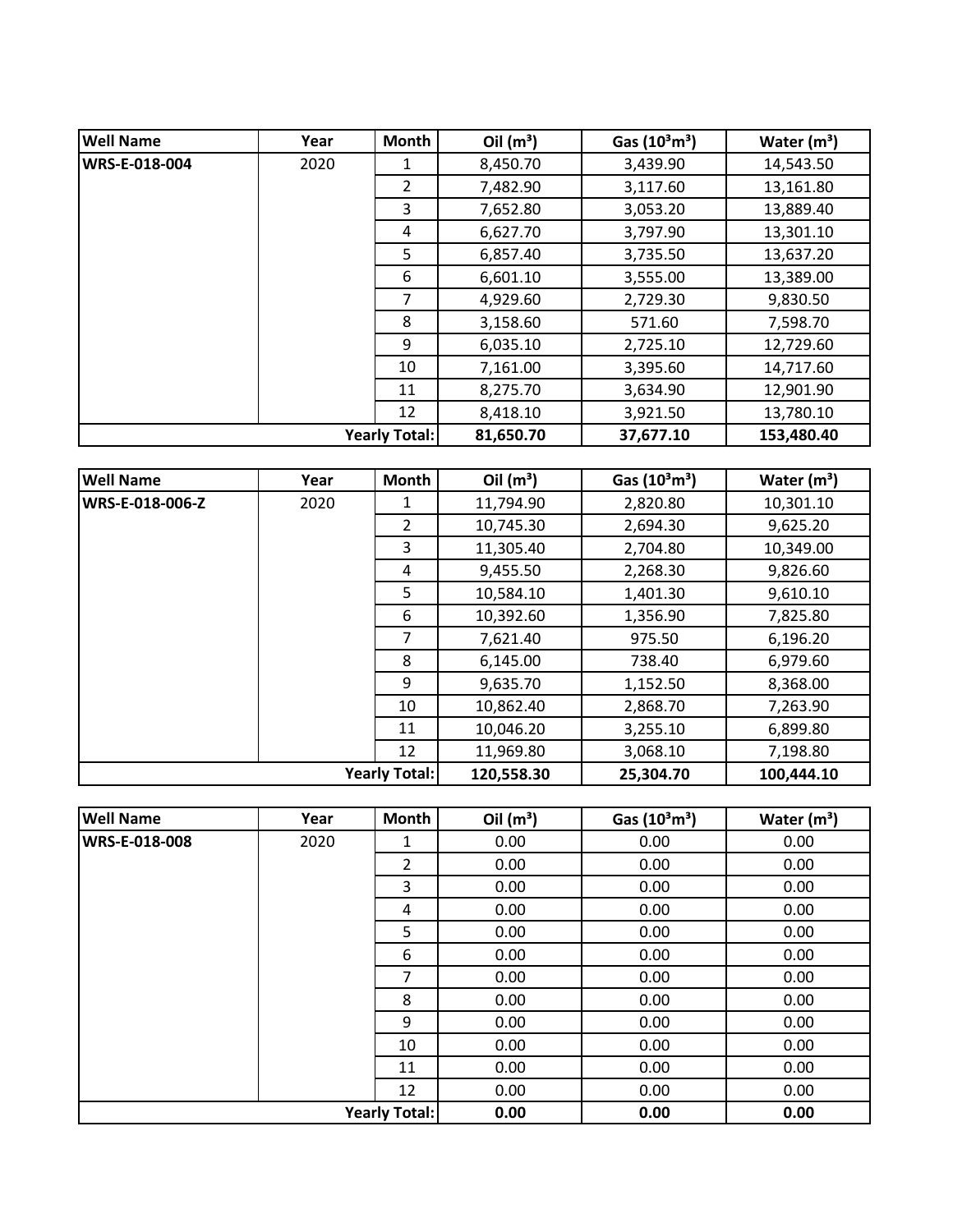| <b>Well Name</b>     | Year | Month          | Oil $(m^3)$ | Gas $(10^3 \text{m}^3)$ | Water $(m^3)$ |
|----------------------|------|----------------|-------------|-------------------------|---------------|
| WRS-E-018-013        | 2020 | 1              | 9,632.60    | 2,492.40                | 45.90         |
|                      |      | $\overline{2}$ | 9,055.50    | 1,917.50                | 9.20          |
|                      |      | 3              | 8,545.50    | 2,135.80                | 97.40         |
|                      |      | 4              | 9,133.90    | 1,568.50                | 6.60          |
|                      |      | 5              | 6,925.20    | 2,184.60                | 199.60        |
|                      |      | 6              | 7,376.20    | 1,690.40                | 141.50        |
|                      |      | 7              | 6,168.70    | 1,152.80                | 58.60         |
|                      |      | 8              | 7,667.60    | 1,620.10                | 47.30         |
|                      |      | 9              | 8,030.60    | 1,586.60                | 103.80        |
|                      |      | 10             | 7,422.00    | 1,679.30                | 311.10        |
|                      |      | 11             | 7,899.60    | 1,453.10                | 162.20        |
|                      |      | 12             | 8,358.50    | 1,191.90                | 138.80        |
| <b>Yearly Total:</b> |      | 96,215.90      | 20,673.00   | 1,322.00                |               |

| <b>Well Name</b> | Year | Month         | Oil $(m^3)$ | Gas $(10^3 \text{m}^3)$ | Water $(m^3)$ |
|------------------|------|---------------|-------------|-------------------------|---------------|
| WRS-E-018-014    | 2020 | 1             | 18,237.30   | 8,398.10                | 1,941.20      |
|                  |      | $\mathcal{P}$ | 16,216.30   | 9,030.30                | 1,800.60      |
|                  |      | 3             | 16,884.20   | 10,157.90               | 1,920.10      |
|                  |      | 4             | 14,744.10   | 9,955.70                | 1,744.20      |
|                  |      | 5             | 14,271.90   | 11,368.80               | 2,068.20      |
|                  |      | 6             | 12,719.90   | 10,955.80               | 1,850.90      |
|                  |      | 7             | 9,773.50    | 8,644.50                | 1,405.80      |
|                  |      | 8             | 11,803.20   | 8,409.90                | 1,678.70      |
|                  |      | 9             | 15,641.10   | 12,427.20               | 1,883.00      |
|                  |      | 10            | 14,597.20   | 9,164.30                | 1,975.50      |
|                  |      | 11            | 13,261.70   | 9,392.20                | 1,778.70      |
|                  |      | 12            | 15,086.30   | 10,871.20               | 2,216.90      |
|                  |      | Yearly Total: | 173,236.70  | 118,775.90              | 22,263.80     |

| <b>Well Name</b>     | Year | <b>Month</b>         | Oil $(m^3)$ | Gas $(10^3 \text{m}^3)$ | Water $(m^3)$ |
|----------------------|------|----------------------|-------------|-------------------------|---------------|
| <b>WRS-J-005-002</b> | 2020 | 1                    | 7,812.70    | 17,098.00               | 9,825.80      |
|                      |      | $\overline{2}$       | 7,444.20    | 17,587.80               | 12,944.00     |
|                      |      | 3                    | 6,892.40    | 17,622.40               | 17,065.00     |
|                      |      | 4                    | 5,911.40    | 16,504.50               | 18,415.10     |
|                      |      | 5                    | 6,417.70    | 17,323.90               | 21,333.60     |
|                      |      | 6                    | 6,107.90    | 17,886.80               | 21,049.00     |
|                      |      | 7                    | 4,812.80    | 13,007.10               | 14,145.20     |
|                      |      | 8                    | 6,099.20    | 9,275.90                | 14,765.00     |
|                      |      | 9                    | 4,974.20    | 16,029.10               | 19,910.00     |
|                      |      | 10                   | 8,681.70    | 15,440.10               | 20,802.20     |
|                      |      | 11                   | 8,565.50    | 16,544.90               | 20,556.90     |
|                      |      | 12                   | 10,459.60   | 18,918.60               | 23,450.20     |
|                      |      | <b>Yearly Total:</b> | 84,179.30   | 193,239.10              | 214,262.00    |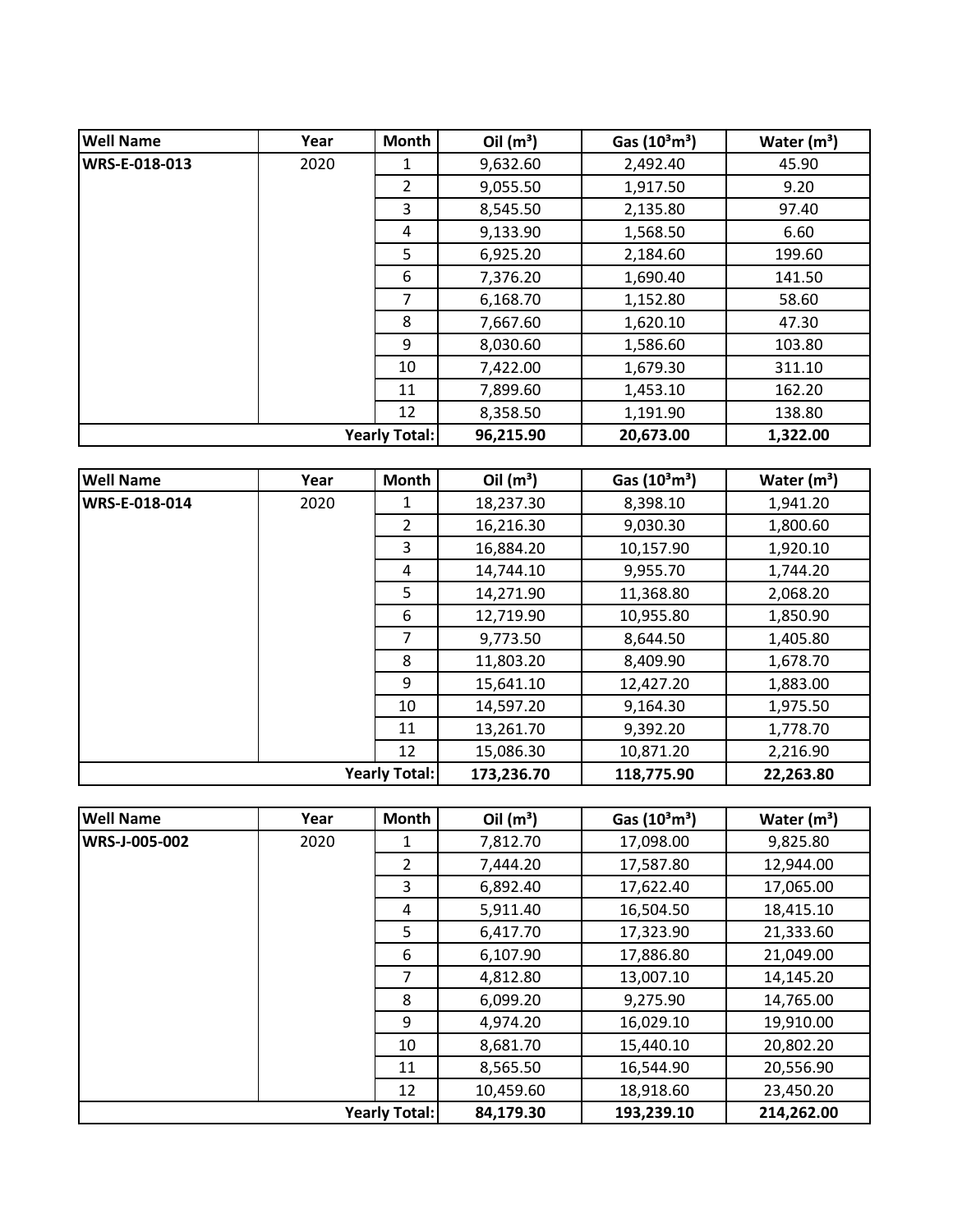| <b>Well Name</b>     | Year | Month                | Oil $(m^3)$ | Gas $(10^3 \text{m}^3)$ | Water $(m^3)$ |
|----------------------|------|----------------------|-------------|-------------------------|---------------|
| <b>WRS-J-005-007</b> | 2020 | 1                    | 473.60      | 4,336.40                | 9,281.40      |
|                      |      | $\overline{2}$       | 93.10       | 2,504.50                | 5,693.80      |
|                      |      | 3                    | 144.30      | 1,480.00                | 5,749.80      |
|                      |      | 4                    | 51.40       | 2,475.10                | 5,886.00      |
|                      |      | 5                    | 18.60       | 890.20                  | 2,192.10      |
|                      |      | 6                    | 0.00        | 0.00                    | 0.00          |
|                      |      | 7                    | 24.40       | 43.20                   | 37.10         |
|                      |      | 8                    | 0.00        | 0.00                    | 0.00          |
|                      |      | 9                    | 0.00        | 0.00                    | 0.00          |
|                      |      | 10                   | 0.00        | 0.00                    | 0.00          |
|                      |      | 11                   | 13.70       | 28.00                   | 34.30         |
|                      |      | 12                   | 0.00        | 0.00                    | 0.00          |
|                      |      | <b>Yearly Total:</b> | 819.10      | 11,757.40               | 28,874.50     |

| <b>Well Name</b>     | Year | Month          | Oil $(m^3)$ | Gas $(10^3 \text{m}^3)$ | Water $(m^3)$ |
|----------------------|------|----------------|-------------|-------------------------|---------------|
| <b>WWR-E-018-010</b> | 2020 | 1              | 0.00        | 0.00                    | 0.00          |
|                      |      | 2              | 0.00        | 0.00                    | 0.00          |
|                      |      | 3              | 0.00        | 0.00                    | 0.00          |
|                      |      | 4              | 0.00        | 0.00                    | 0.00          |
|                      |      | 5              | 1,990.30    | 210.40                  | 2,511.90      |
|                      |      | 6              | 2,734.20    | 309.10                  | 2,766.50      |
|                      |      | $\overline{7}$ | 1,904.50    | 207.60                  | 1,927.20      |
|                      |      | 8              | 1,590.10    | 162.60                  | 2,326.50      |
|                      |      | 9              | 1,744.20    | 177.10                  | 2,458.20      |
|                      |      | 10             | 3,962.40    | 1,398.20                | 1,336.40      |
|                      |      | 11             | 3,646.40    | 1,239.10                | 1,419.20      |
|                      |      | 12             | 2,696.60    | 1,005.70                | 1,146.30      |
| <b>Yearly Total:</b> |      |                | 20,268.70   | 4,709.80                | 15,892.20     |

| <b>Well Name</b>      | Year | Month          | Oil $(m^3)$ | Gas (10 <sup>3</sup> m <sup>3</sup> ) | Water $(m^3)$ |
|-----------------------|------|----------------|-------------|---------------------------------------|---------------|
| <b>SWRX-J-005-003</b> | 2020 |                | 15,299.00   | 27,395.40                             | 1,891.80      |
|                       |      | $\overline{2}$ | 15,379.60   | 28,575.70                             | 1,585.20      |
|                       |      | 3              | 14,186.00   | 26,872.20                             | 1,510.70      |
|                       |      | 4              | 12,331.60   | 27,487.20                             | 1,700.30      |
|                       |      | 5.             | 13,265.30   | 28,396.60                             | 1,694.00      |
|                       |      | 6              | 14,135.90   | 28,363.60                             | 1,551.30      |
|                       |      | 7              | 9,812.10    | 18,737.00                             | 994.50        |
|                       |      | 8              | 10,309.30   | 22,071.20                             | 1,675.60      |
|                       |      | 9              | 13,878.30   | 27,119.50                             | 1,685.30      |
|                       |      | 10             | 13,173.00   | 25,169.00                             | 2,830.60      |
|                       |      | 11             | 13,923.50   | 27,368.60                             | 2,761.60      |
|                       |      | 12             | 11,756.60   | 23,661.90                             | 2,603.70      |
| <b>Yearly Total:</b>  |      | 157,450.20     | 311,217.90  | 22,484.60                             |               |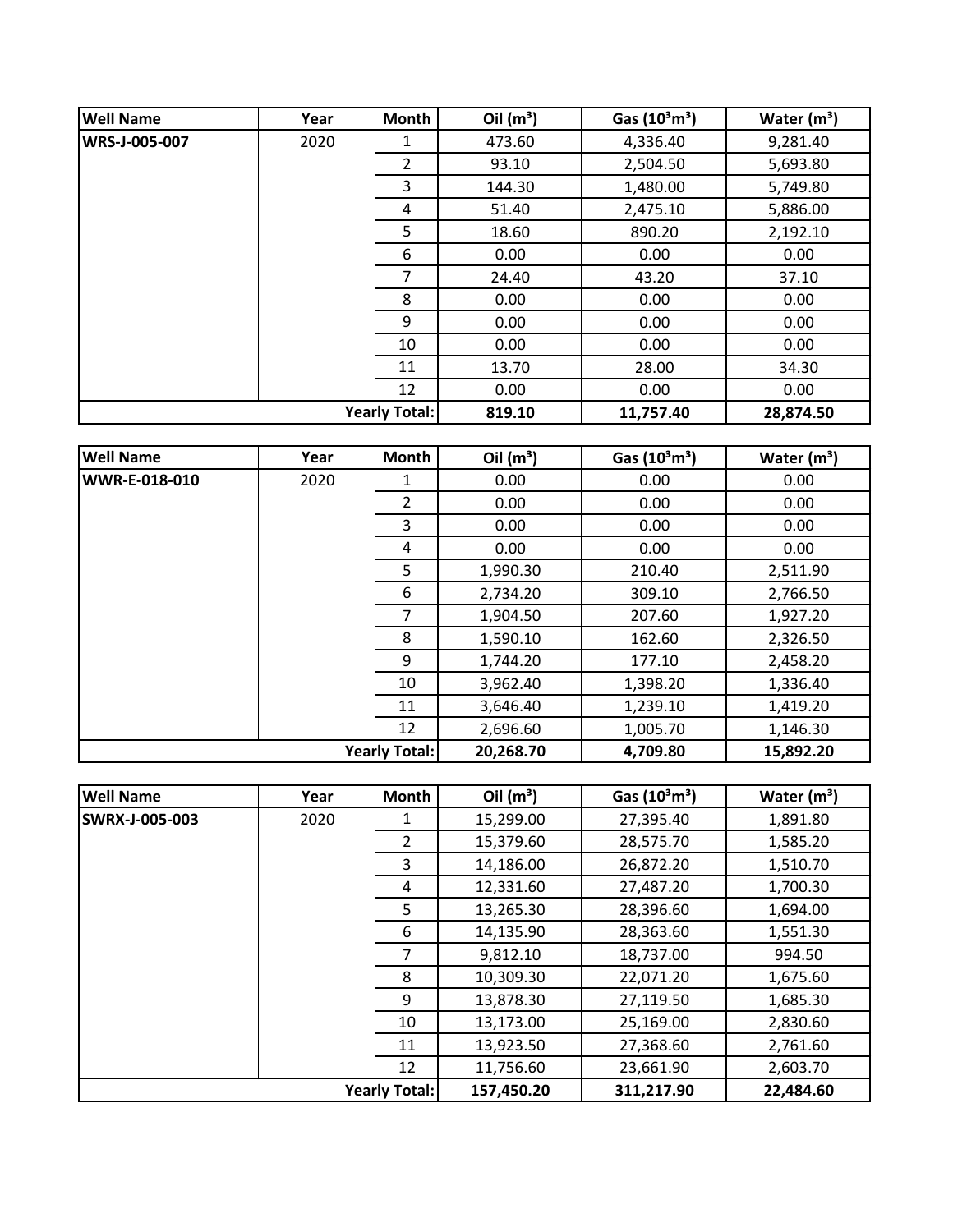| <b>Well Name</b>     | Year | <b>Month</b>  | Oil $(m^3)$ | Gas $(10^3 \text{m}^3)$ | Water $(m^3)$ |
|----------------------|------|---------------|-------------|-------------------------|---------------|
| SWRX-J-005-004       | 2020 | 1             | 10,071.00   | 3,586.70                | 2,508.70      |
|                      |      | $\mathcal{P}$ | 8,887.70    | 3,213.30                | 2,265.20      |
|                      |      | 3             | 9,281.60    | 3,230.40                | 2,536.70      |
|                      |      | 4             | 8,311.30    | 3,069.50                | 2,438.50      |
|                      |      | 5             | 8,369.20    | 3,220.80                | 2,728.90      |
|                      |      | 6             | 8,397.60    | 2,966.30                | 2,952.80      |
|                      |      | 7             | 6,650.30    | 2,328.20                | 2,304.90      |
|                      |      | 8             | 6,444.00    | 2,340.70                | 3,768.40      |
|                      |      | 9             | 8,158.80    | 3,041.20                | 4,338.90      |
|                      |      | 10            | 6,497.70    | 3,318.90                | 9,782.90      |
|                      |      | 11            | 6,014.90    | 3,381.40                | 9,083.20      |
|                      |      | 12            | 6,321.70    | 3,712.80                | 9,507.40      |
| <b>Yearly Total:</b> |      | 93,405.80     | 37,410.20   | 54,216.50               |               |

| <b>Well Name</b>      | Year | <b>Month</b> | Oil $(m^3)$ | Gas (10 <sup>3</sup> m <sup>3</sup> ) | Water $(m^3)$ |
|-----------------------|------|--------------|-------------|---------------------------------------|---------------|
| <b>SWRX-J-005-005</b> | 2020 | 1            | 16,696.50   | 32,533.60                             | 322.60        |
|                       |      | 2            | 13,989.70   | 28,544.90                             | 408.50        |
|                       |      | 3            | 14,514.60   | 29,394.90                             | 569.00        |
|                       |      | 4            | 13,045.80   | 26,695.80                             | 250.10        |
|                       |      | 5            | 13,657.40   | 27,854.20                             | 433.10        |
|                       |      | 6            | 13,266.00   | 30,097.10                             | 906.10        |
|                       |      | 7            | 8,541.20    | 20,290.70                             | 666.00        |
|                       |      | 8            | 8,975.70    | 20,624.20                             | 829.50        |
|                       |      | 9            | 11,561.30   | 26,988.00                             | 1,119.90      |
|                       |      | 10           | 12,596.30   | 25,547.70                             | 2,736.60      |
|                       |      | 11           | 11,991.40   | 25,154.40                             | 2,639.70      |
|                       |      | 12           | 11,291.50   | 24,874.30                             | 2,750.90      |
| <b>Yearly Total:</b>  |      | 150,127.40   | 318,599.80  | 13,632.00                             |               |

Last Updated: January 15, 2021